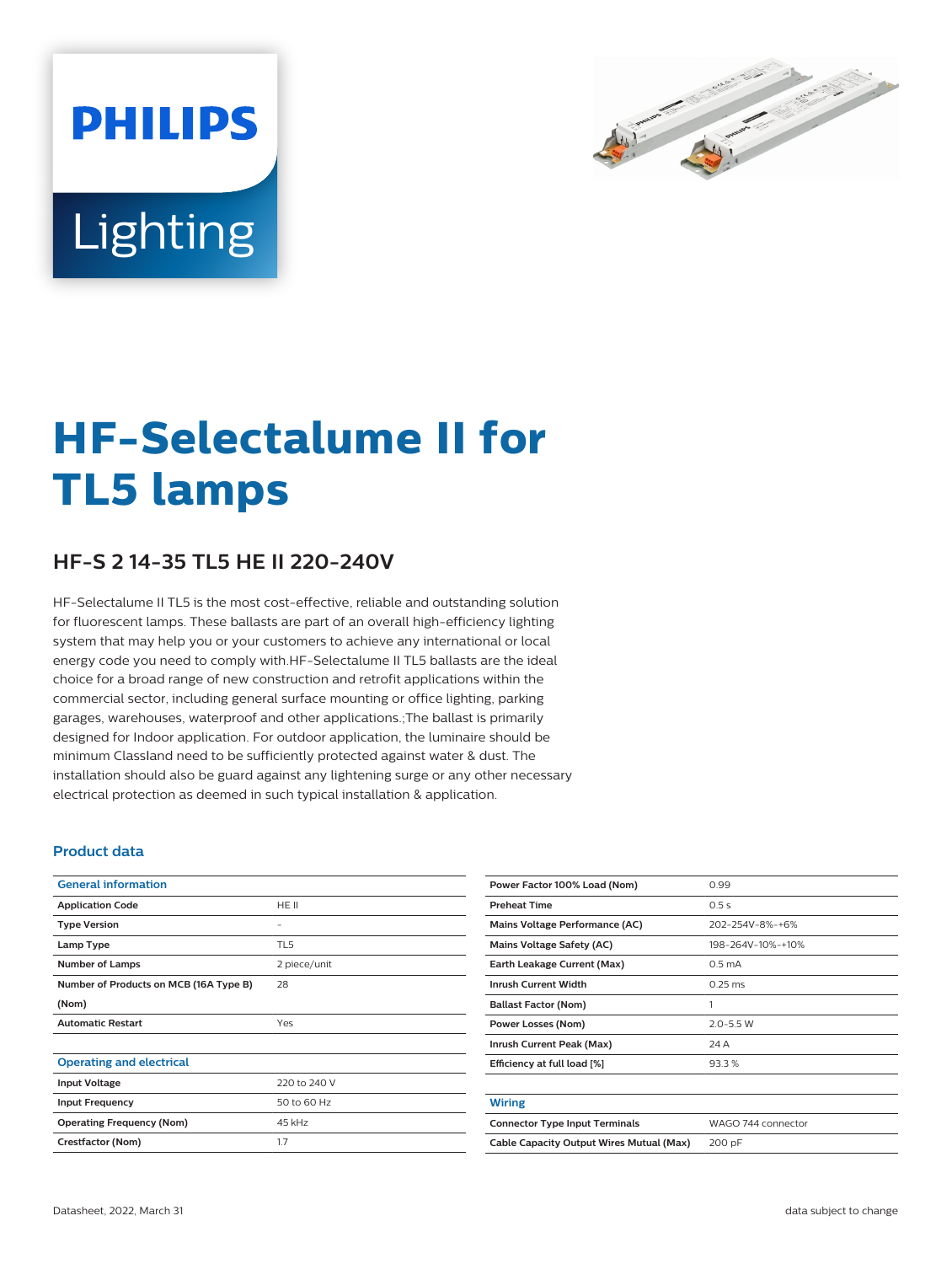## **HF-Selectalume II for TL5 lamps**

| <b>Connector Type Output Terminals</b>   | WAGO 744 connector [ Suitable for   |  |  |  |
|------------------------------------------|-------------------------------------|--|--|--|
|                                          | manual wiring]                      |  |  |  |
| <b>Cable Length Hot Wiring</b>           | 0.75 <sub>m</sub>                   |  |  |  |
| Wire Striplength                         | 8.0-9.0 mm                          |  |  |  |
| <b>Dual Fixture Master/Slave</b>         | Possible, lamp wires 2m max. length |  |  |  |
|                                          | [Master/Slave operation possible]   |  |  |  |
| <b>Input Terminal Cross Section</b>      | $0.50 - 1.00$ mm <sup>2</sup>       |  |  |  |
| <b>Output Terminal Cross Section</b>     | $0.50 - 1.00$ mm <sup>2</sup>       |  |  |  |
| Cable Capacity Cold Output Wires - Earth | 200 pF                              |  |  |  |
| (Max)                                    |                                     |  |  |  |
| Cable Capacity Hot Output Wires - Earth  | 200 pF                              |  |  |  |
| (Max)                                    |                                     |  |  |  |
|                                          |                                     |  |  |  |
| <b>System characteristics</b>            |                                     |  |  |  |
| <b>Rated Ballast-Lamp Power</b>          | 14-35 W                             |  |  |  |
| Rated Lamp Power on TL5 HE               | 14/35 W                             |  |  |  |
| <b>System Power on TL5 HE</b>            | 30.5/76.5 W                         |  |  |  |
| Lamp Power on TL5 HE                     | 28.5/71.0 W                         |  |  |  |
| Power Loss on TL5 HE                     | 2.0/5.5 W                           |  |  |  |
|                                          |                                     |  |  |  |
| <b>Temperature</b>                       |                                     |  |  |  |
| T-Ambient (Max)                          | 55 °C                               |  |  |  |
| T-Ambient (Min)                          | $-20 °C$                            |  |  |  |
| T-Storage (Max)                          | 50 °C                               |  |  |  |
| T-Storage (Min)                          | $-40 °C$                            |  |  |  |
| T-Case Lifetime (Nom)                    | 75 °C                               |  |  |  |
| T-Case Maximum (Max)                     | 75 °C                               |  |  |  |
|                                          |                                     |  |  |  |
| <b>Mechanical and housing</b>            |                                     |  |  |  |
| Housing                                  | L360x30x22                          |  |  |  |

| <b>Emergency operation</b>                   |                                             |  |  |
|----------------------------------------------|---------------------------------------------|--|--|
| Nominal Light Output After 60 Seconds        | 100% of EBLF                                |  |  |
| <b>Normal Operating Voltage (DC)</b>         | 220-240 V                                   |  |  |
| <b>Battery Voltage Guaranteed Operation</b>  | 176-275 V                                   |  |  |
| <b>Battery Voltage Guaranteed Ignition</b>   | 186-275 V                                   |  |  |
| <b>Emergency Ballast Lumen Factor (EBLF)</b> | 100 %                                       |  |  |
| (Nom)                                        |                                             |  |  |
| Nominal Light Output After 5 Seconds         | 50% of EBLF                                 |  |  |
|                                              |                                             |  |  |
| <b>Approval and application</b>              |                                             |  |  |
| <b>Energy Efficiency Index</b>               | A2 BAT                                      |  |  |
| <b>IP Classification</b>                     | IP 20 [ Ingress Protection 20]              |  |  |
| <b>EMI 9 kHz  30 MHz</b>                     | EN55015                                     |  |  |
| <b>Vibration Standard</b>                    | IEC68-2-6 F c                               |  |  |
| <b>Bumps Standard</b>                        | IFC 68-2-29 Fb                              |  |  |
| <b>Approval Marks</b>                        | CE marking ENEC certificate CCC             |  |  |
|                                              | certificate C-Tick certificate TISI marking |  |  |
|                                              | SIRIM approval CCC certificate              |  |  |
| <b>Hum And Noise Level</b>                   | 30 dB(A)                                    |  |  |
|                                              |                                             |  |  |
| <b>Product data</b>                          |                                             |  |  |
| Full product code                            | 871829175844000                             |  |  |
| Order product name                           | HF-S 2 14-35 TL5 HE II 220-240V             |  |  |
| EAN/UPC - Product                            | 8718291758440                               |  |  |
| Order code                                   | 913713042166                                |  |  |
| Numerator - Quantity Per Pack                | 1                                           |  |  |
| Numerator - Packs per outer box              | 12                                          |  |  |
| Material Nr. (12NC)                          | 913713042166                                |  |  |
| Net Weight (Piece)                           | 0.245 kg                                    |  |  |

#### **Dimensional drawing**



| Product                | D1 | C <sub>1</sub> | A1                                       | A2 | R1 |
|------------------------|----|----------------|------------------------------------------|----|----|
| HF-S 2 14-35 TL5 HE II |    |                | 4.2 mm 22.0 mm 360.0 mm 350.0 mm 30.0 mm |    |    |
| 220-240V               |    |                |                                          |    |    |